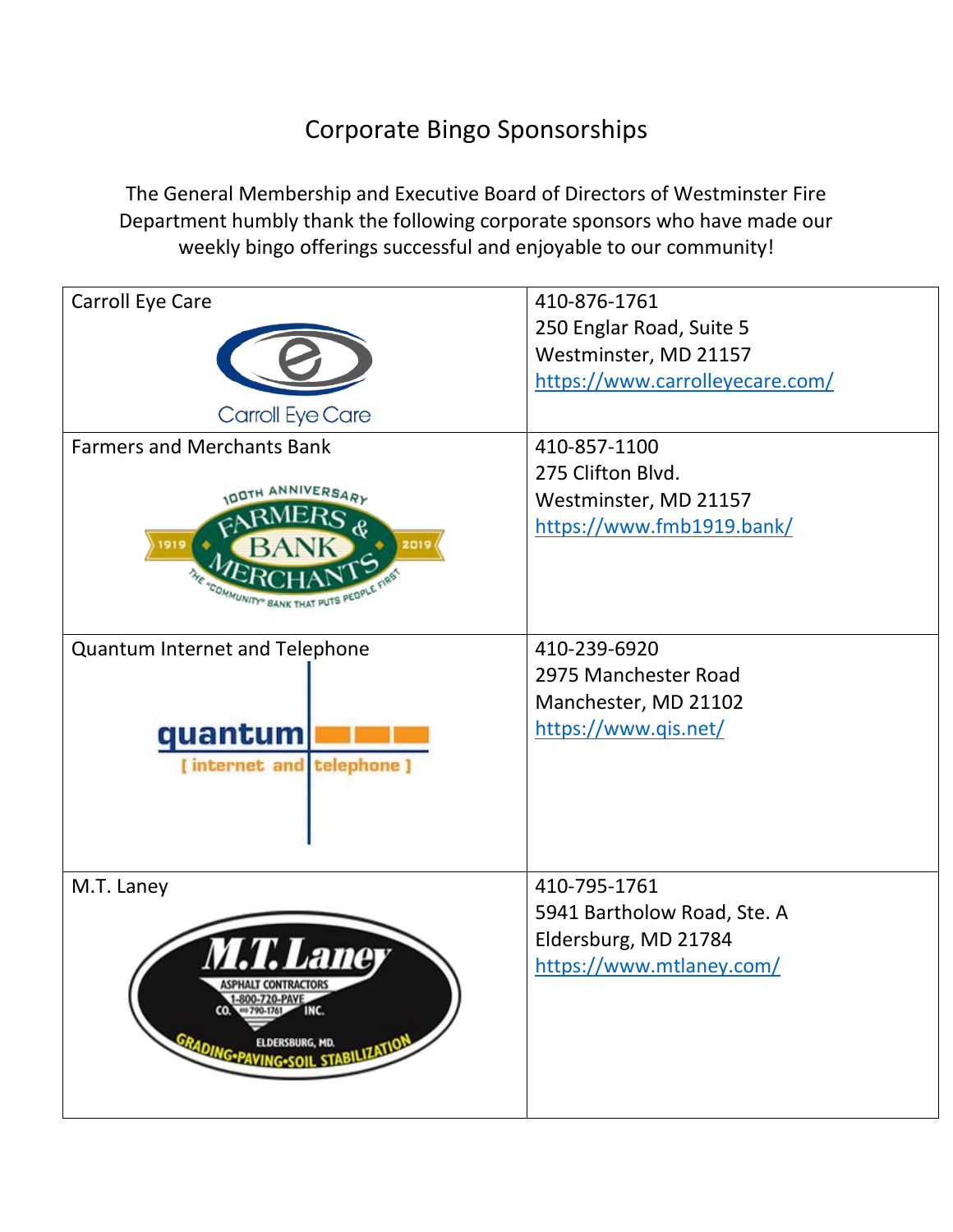| <b>Crouse Ford</b>                                            | 410-756-6655                                                                      |
|---------------------------------------------------------------|-----------------------------------------------------------------------------------|
|                                                               | 11 Antrim Blvd.                                                                   |
|                                                               | Taneytown, MD 21787                                                               |
| <b>Crouse</b>                                                 | https://www.crouseford.com/                                                       |
|                                                               |                                                                                   |
| Proudly Serving the Carroll County Community for<br>80 Years! |                                                                                   |
| <b>Buffalo Wild Wings (Westminster)</b>                       | 410-386-3550                                                                      |
|                                                               | 404 Englar Road                                                                   |
|                                                               | Westminster, MD 21157                                                             |
|                                                               | https://www.buffalowildwings.com/en/                                              |
| Thunderhead Bowl & Grill                                      | 410-751-1750                                                                      |
| Thunderhead<br>R I                                            | 4337 Old Taneytown Road<br>Taneytown, MD 21787<br>https://thunderheadbowling.com/ |
| <b>Sunflower Hill Assisted Living</b>                         | 410-751-7720                                                                      |
|                                                               | 416 Uniontown Road                                                                |
|                                                               | Westminster, MD 21158                                                             |
| STATE HILL Assistant<br><b>NING</b><br>FISHINGTER, MARYLES    | http://sunflowerhillassistedliving.com/                                           |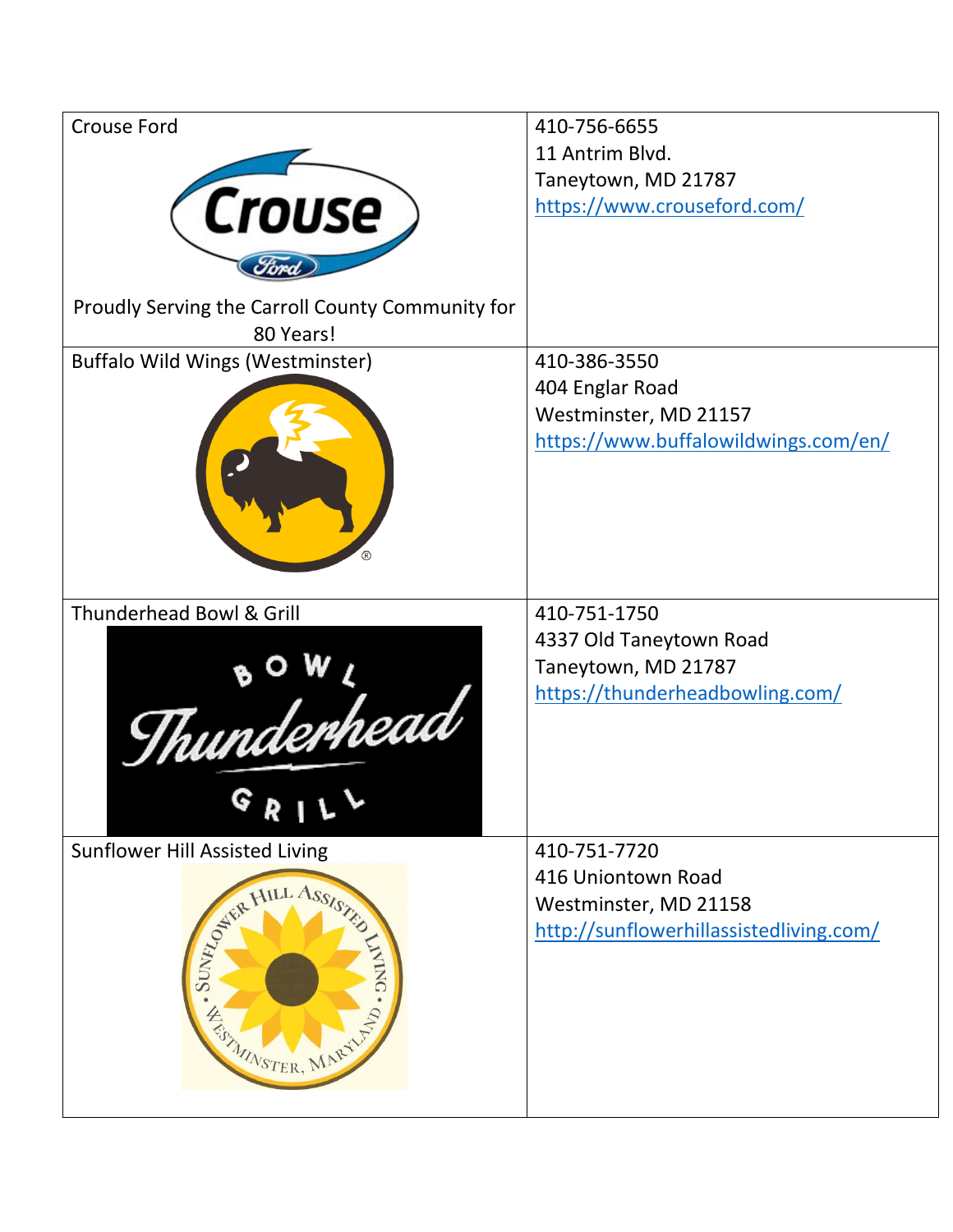| Target (Westminster)              | 410-848-6180                      |
|-----------------------------------|-----------------------------------|
|                                   | 200 Malcolm Drive                 |
|                                   | Westminster, MD 21157             |
|                                   | https://www.target.com/           |
|                                   |                                   |
|                                   |                                   |
|                                   |                                   |
|                                   |                                   |
|                                   |                                   |
|                                   |                                   |
| BJ's Wholesale Club (Westminster) | 410-857-4569                      |
|                                   | 820 Market Street                 |
|                                   | Westminster, MD 21157             |
|                                   | https://www.bjs.com/              |
|                                   |                                   |
|                                   |                                   |
|                                   |                                   |
|                                   |                                   |
|                                   |                                   |
| Live Generously".                 |                                   |
| Weis Market (Westminster)         | 410-848-2717                      |
|                                   | 630 Baltimore Blvd.               |
|                                   | Westminster, MD 21157             |
|                                   | https://www.weismarkets.com/      |
|                                   |                                   |
| Westminster Speed and Sound       | 410-857-5300                      |
|                                   | 202 Pennsylvania Avenue           |
|                                   | Westminster, MD 21157             |
|                                   | https://www.westminsterspeed.com/ |
|                                   |                                   |
| $\sim$ $\sim$                     |                                   |
|                                   |                                   |
|                                   |                                   |
|                                   |                                   |
|                                   |                                   |
|                                   |                                   |
|                                   |                                   |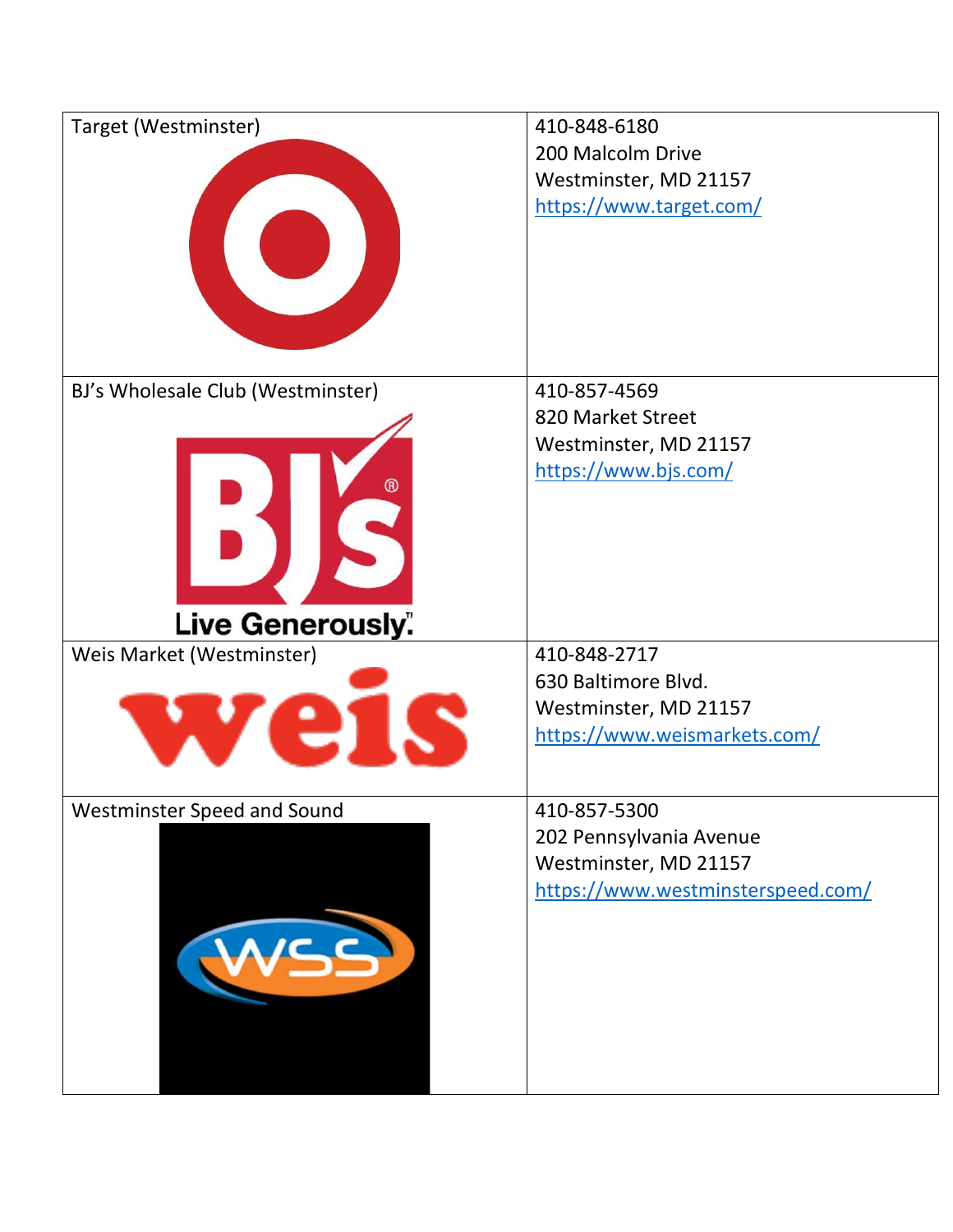| <b>Greenmount Station</b>                                                                                       | 410-239-0063                     |
|-----------------------------------------------------------------------------------------------------------------|----------------------------------|
|                                                                                                                 | 1631 N. Main Street              |
|                                                                                                                 | Hampstead, MD 21074              |
| <b>REENMO</b>                                                                                                   | https://greenmountstationmd.com/ |
| Napa Auto Parts- Carroll Motor Supply Company                                                                   | 410-848-5151                     |
|                                                                                                                 | 267 E. Green Street              |
| <b>AUTO PARTS</b><br><b>NAPA</b><br>AS:<br><b>ARTS PROT</b>                                                     | Westminster, MD 21157            |
| Your stop for auto parts,                                                                                       | https://www.napaonline.com/      |
| tools, equipment and<br>many other items for<br>heavy duty trucks and                                           |                                  |
| farming equipment.                                                                                              |                                  |
| — Carroll County Auto Parts —<br><b>Locally Owned and Operated</b>                                              |                                  |
| Westminster<br><b>Manchester NOW OPEN!</b>                                                                      |                                  |
| 267 East Green Street<br>Route 30, next to Sheetz<br>410-848-5151 • 410-876-3860<br>410-374-4755 · 443-590-7955 |                                  |
| <b>OVER 90 YEARS COMBINED AUTO EXPERIENCE</b>                                                                   |                                  |
|                                                                                                                 |                                  |
| Westminster Glass & Mirror, Inc.                                                                                | 410-848-3577                     |
|                                                                                                                 | 841 Baltimore Blvd               |
|                                                                                                                 | Westminster, MD 21157            |
|                                                                                                                 |                                  |
|                                                                                                                 |                                  |
| <b>Longview Nursing Home</b>                                                                                    | 410-239-7139                     |
|                                                                                                                 | 3332 Main Street                 |
| long view                                                                                                       | Manchester, MD 22202             |
|                                                                                                                 | https://longviewrehab.com/       |
| Center for Rehabilitation                                                                                       |                                  |
| and Healthcare                                                                                                  |                                  |
|                                                                                                                 |                                  |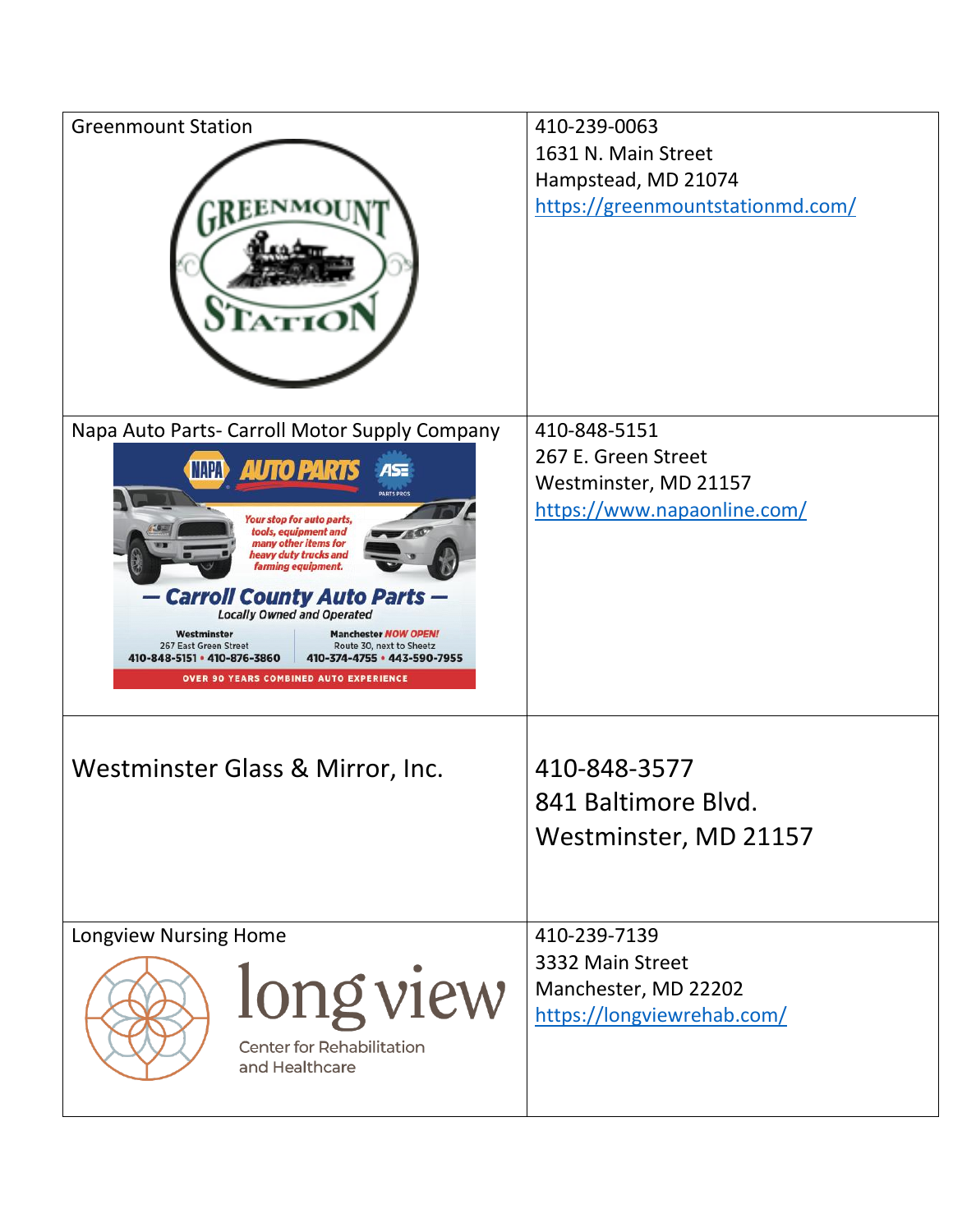| <b>WTTR</b>                  | 410-848-5511                           |
|------------------------------|----------------------------------------|
|                              | 101 WTTR Lane                          |
|                              | Westminster, MD 21158                  |
| RTAPE                        | https://WTTR.com/                      |
|                              |                                        |
|                              |                                        |
|                              |                                        |
|                              |                                        |
| THE VOICE OF CARROLL COUNTY  |                                        |
|                              |                                        |
| Mission BBQ (Westminster)    | 410-989-6868                           |
|                              | 584 Jermor Lane, West                  |
|                              | Westminster, MD 21157                  |
| <b>MISSION BBQ°</b>          | https://mission-bbq.com/               |
|                              |                                        |
| Paradiso Ristorante          | 410-876-1421                           |
|                              | 20 Distillery Drive                    |
|                              | Westminster, MD 21157                  |
| aradisc                      | https://paradisowestminster.com/       |
| <b>RISTORANTE</b>            |                                        |
| Fratelli's Italian & Seafood | 410-374-0909                           |
|                              | 2315 Hanover Pike A.                   |
|                              | Hampstead, MD 21074                    |
| Fratel                       | https://www.fratellispasta.com/        |
|                              |                                        |
|                              |                                        |
|                              |                                        |
| Mediterraneo                 | 410-857-4646                           |
|                              | 132 W. Main Street                     |
|                              | Westminster, MD 21157                  |
| Mediterraneo                 | https://www.mediterraneoresturant.com/ |
|                              |                                        |
|                              |                                        |
| Ristorante Italiano          |                                        |
|                              |                                        |
|                              |                                        |
|                              |                                        |
|                              |                                        |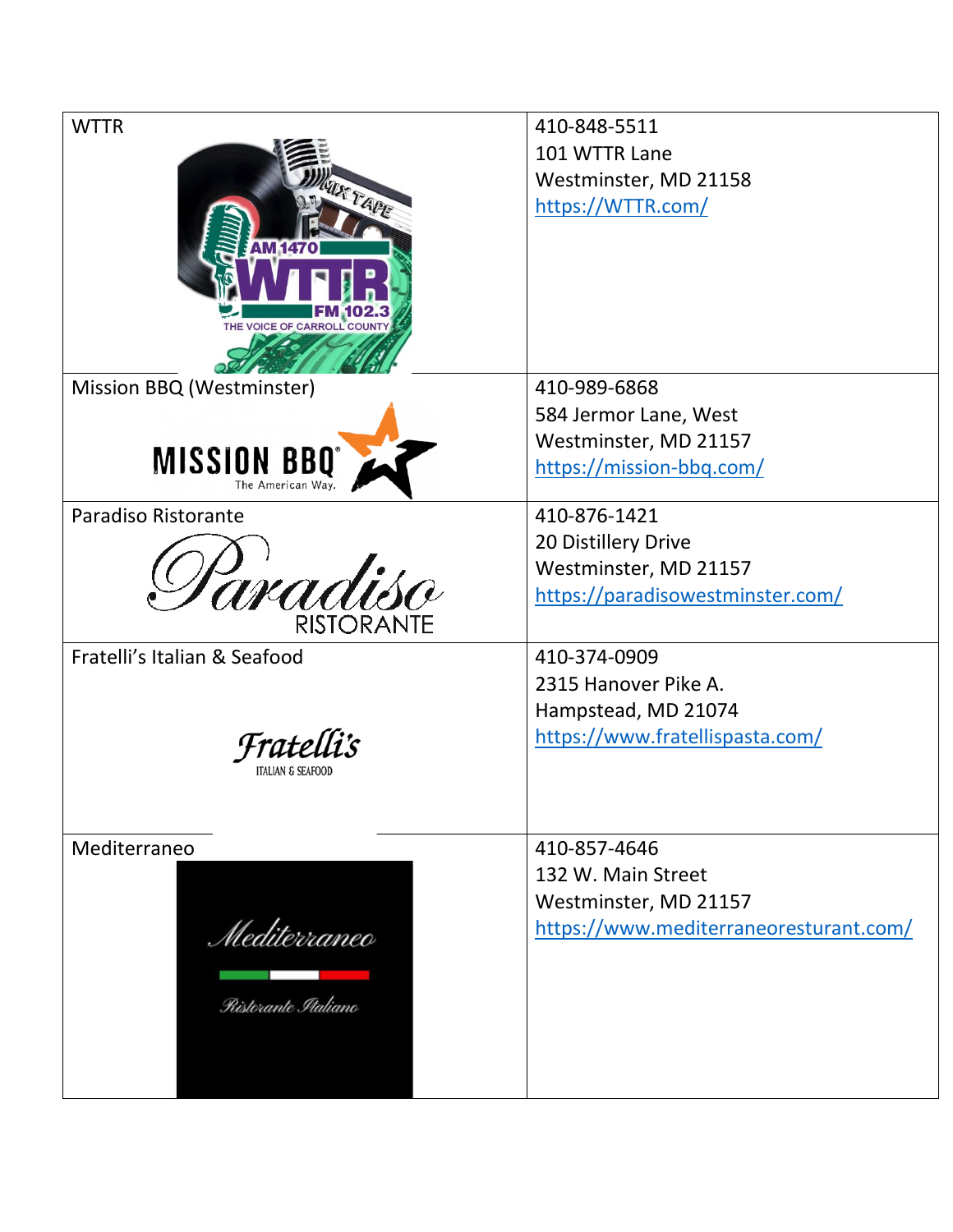| <b>Best Western Westminster</b>                | 410-857-1900                            |
|------------------------------------------------|-----------------------------------------|
|                                                | 451 WMC Drive                           |
| Westminster, MD                                | Westminster, MD 21158                   |
| <b>Best Western Westminster</b><br><b>Best</b> | https://www.bestwesternwestminster.com/ |
| Western.                                       |                                         |
| <b>Trust Auto</b>                              | 443-552-3131                            |
|                                                | 1551 W. Old Liberty Road                |
| <b>TRUST AUTO</b>                              | Sykesville, MD 21784                    |
|                                                | https://www.trustauto.com/              |
| <b>Starry Night Bakery</b>                     | 410-871-9131                            |
|                                                | 330 140 Village Road                    |
|                                                | Westminster, MD 21157                   |
|                                                | https://starrynightbakery.com/          |
|                                                |                                         |
|                                                |                                         |
|                                                |                                         |
| Carroll County Department of Social Services,  | 410-386-3450                            |
| <b>Foster Care and Adoption Unit</b>           | 1232 Tech Court                         |
|                                                | Westminster, MD 21158                   |
|                                                |                                         |
| <b>Carriage House Liquors</b>                  | 410-848-8121                            |
|                                                | 113 W. Main Street                      |
|                                                | Westminster, MD 21157                   |
|                                                |                                         |
|                                                |                                         |
|                                                |                                         |
|                                                |                                         |
| McDonald's (Westminster)                       | 410-848-3741                            |
|                                                | 520 Baltimore Blvd.                     |
|                                                | Westminster, MD 21157                   |
|                                                |                                         |
|                                                |                                         |
|                                                |                                         |
|                                                |                                         |
| Westminster                                    |                                         |
|                                                |                                         |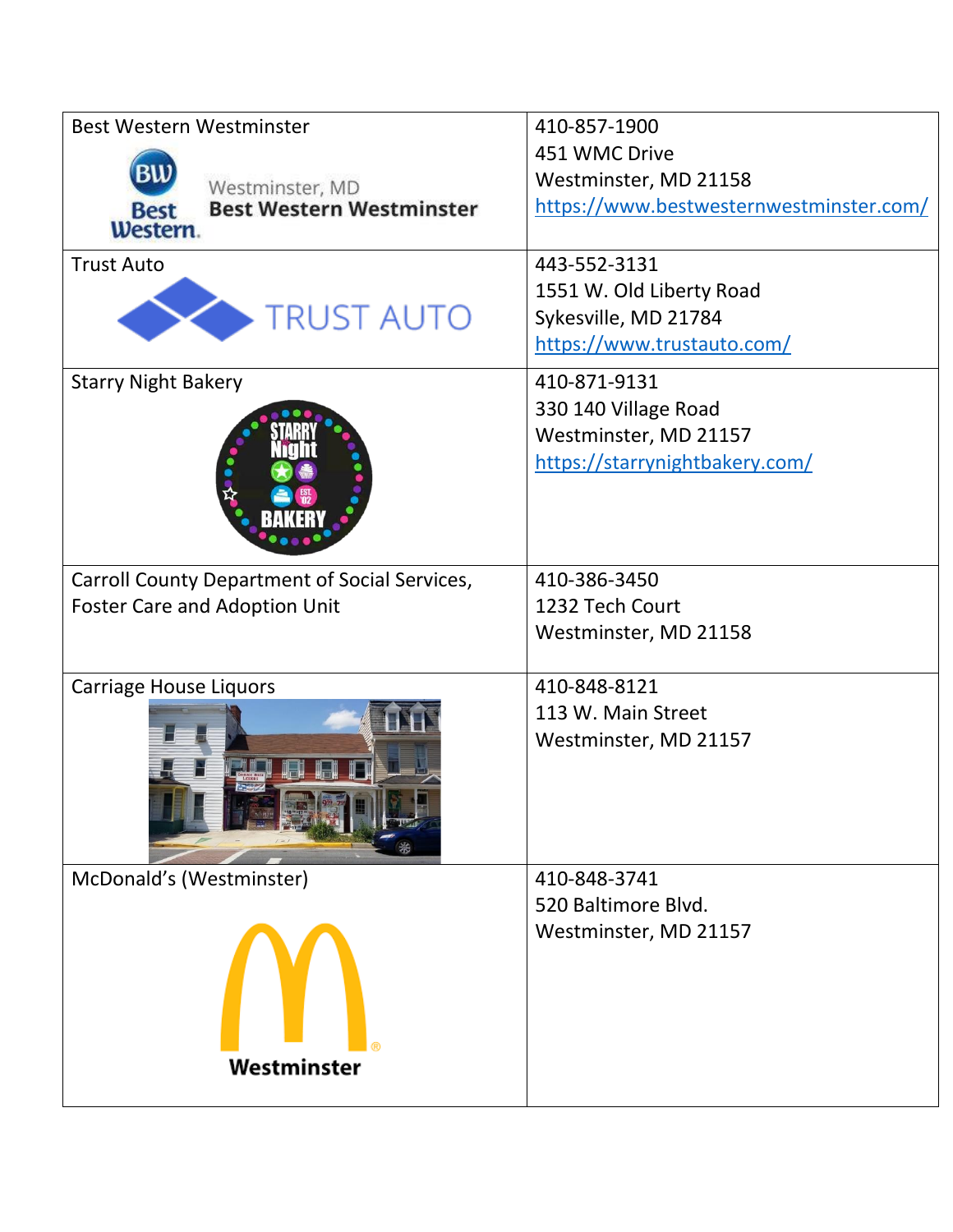| Roy Rogers (Westminster)                      | 410-848-2597                      |
|-----------------------------------------------|-----------------------------------|
|                                               | 6 Baltimore Blvd.                 |
|                                               | Westminster, MD 21157             |
| Roge                                          |                                   |
|                                               |                                   |
|                                               |                                   |
|                                               |                                   |
|                                               |                                   |
| Sonic                                         | 410-857-5500                      |
|                                               | 400 N. Center Street              |
|                                               | Westminster, MD 21157             |
|                                               |                                   |
|                                               |                                   |
|                                               |                                   |
|                                               |                                   |
|                                               |                                   |
| Wendy's (Westminster)                         | 410-876-0881                      |
|                                               | 395 N. Center Street              |
|                                               | Westminster, MD 21157             |
|                                               |                                   |
|                                               |                                   |
|                                               |                                   |
|                                               |                                   |
|                                               |                                   |
| Burger King (Westminster, Crossroads Shopping | 410-871-2203                      |
| Center)                                       | <b>Crossroads Shopping Center</b> |
|                                               | Westminster, MD 21157             |
|                                               |                                   |
|                                               |                                   |
|                                               |                                   |
|                                               |                                   |
|                                               |                                   |
|                                               |                                   |
|                                               |                                   |